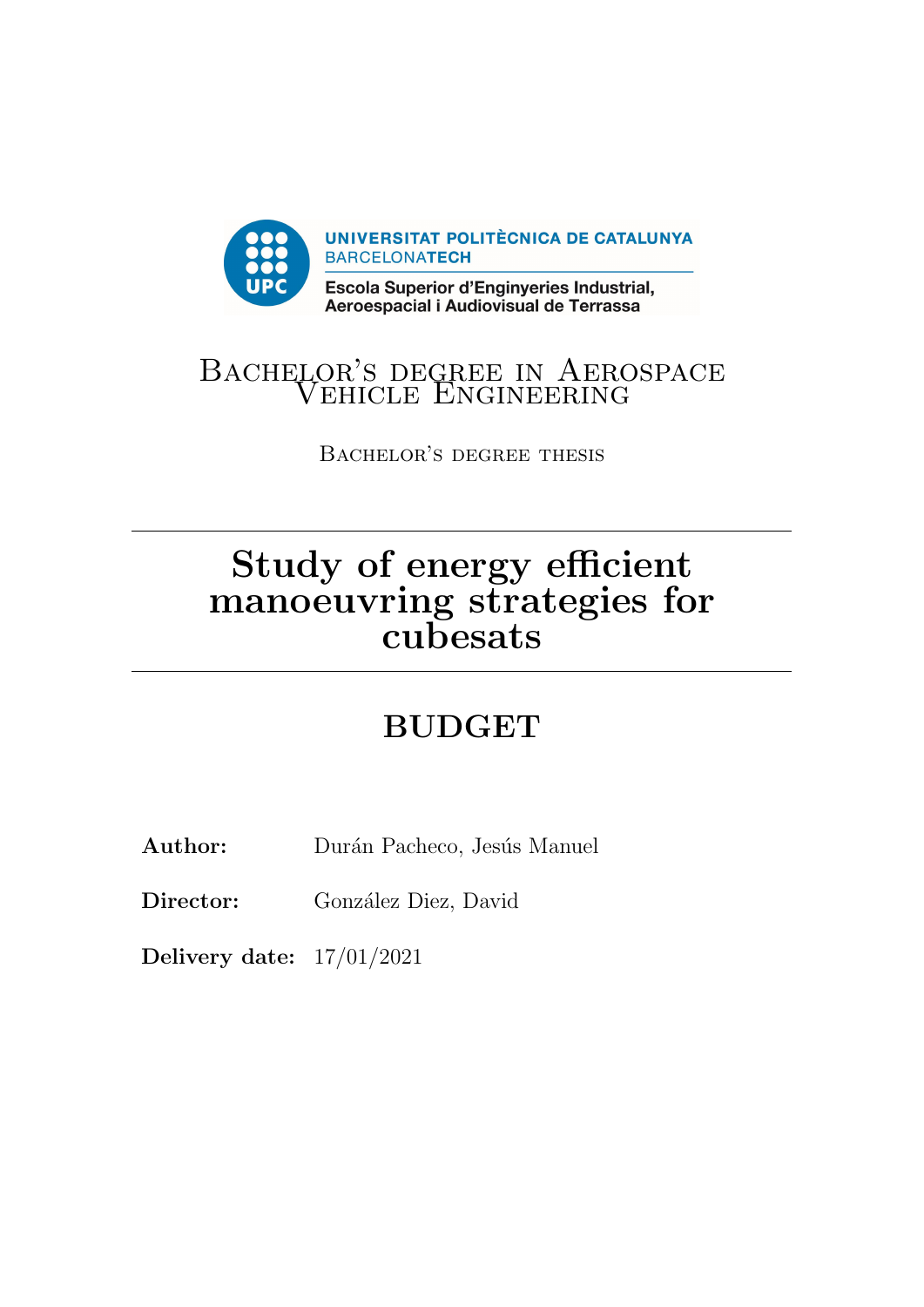### CHAPTER 1

## BUDGET

In this chapter, all the costs related to the project, divided in different groups and including equipment, licenses, human resources and office supplies. Although tangible assets like the electronic equipment depreciate over time, no amortization has been calculated for them, only the price (initial investment necessary to accomplish the project objectives).

#### 1.1 Licenses and electronic equipment cost

Here are included the cost of all the equipment and licenses needed for the project's development:

- Laptop The laptop used in this thesis for both writing and simulate was bought 2 years ago with a purchase price of 850€.
- Matlab A Matlab student license costs 69€ per year, although the one used in this thesis was provided by UPC. Counting approximately 5 months from the start of the thesis, the cost has been estimated as 40% of the license value.
- Microsoft Office An annual Microsoft Office license is also priced at 69€. As the Matlab one, this license has been used for 5 months accounting 50% of its cost.
- LAT<sub>EX</sub> Overleaf, the cloud-based LaTeX editor used for the writing of this thesis is free to use.